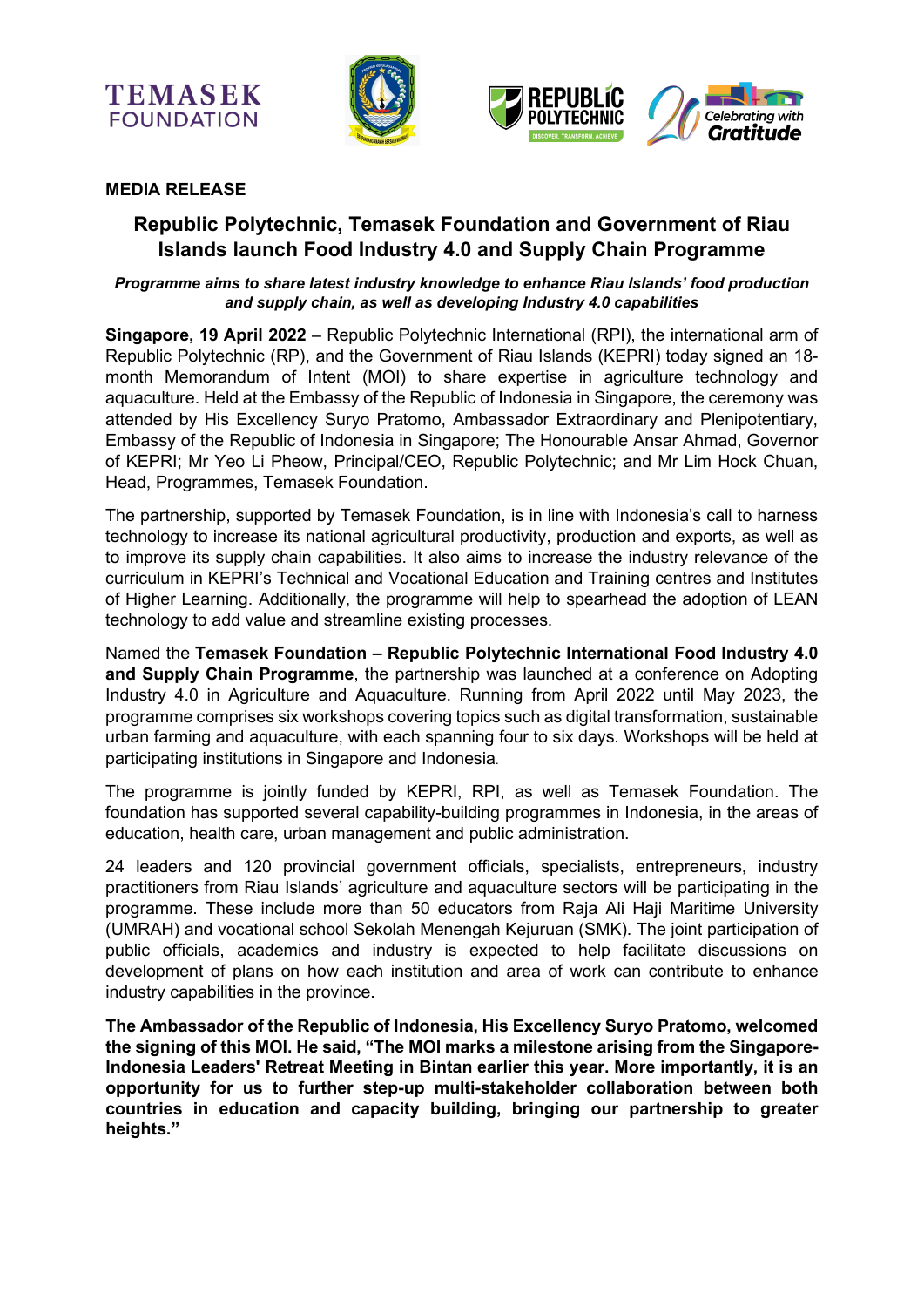





**The Governor of Riau Islands, The Honourable Ansar Ahmad added, "The close cooperation between Singapore's Republic Polytechnic and the Provincial Government of Riau Islands, Indonesia, in adopting Food Industry 4.0 principles extends beyond training. This programme helps to strengthen bilateral cooperation between both countries and offers participants and facilitators cross-border perspectives."** 

**Mr Yeo Li Pheow, Principal/CEO, Republic Polytechnic said, "Collaboration between the education, public and private sectors underpins an effective and successful innovation ecosystem. RP has been actively engaged and leading efforts in the areas of urban agriculture technology and aquaculture over the years. We are confident that this partnership will assist our business partners to harness Industry 4.0 capabilities and advance its food supply sector. We look forward to sharing our industry knowledge, competencies and unique Problem-based Learning pedagogy with KEPRI officials. We are also deeply grateful to Temasek Foundation for their support in this partnership."**

**Mr Lim Hock Chuan, Head, Programmes, Temasek Foundation said, "Faced with growing food demands, the pressure to increase productivity and production in agriculture and aquaculture is a challenge for many communities. We are honoured to be able to support the Riau Islands through this programme to develop capabilities in relevant technology and training in order to meet their food industry goals. We hope that this can be a platform for us to share experiences and learn from one another as we continue to improve food resilience in both communities."** 

### **Strengthening training capabilities through Problem-based Learning (PBL)**

To enhance KEPRI's development of talent and training capabilities in its agriculture and aquaculture sectors, RP will also share its signature Problem-based Learning (PBL) pedagogy through one of the programme's workshops on PBL and Active Learning with Technology. PBL takes a learner-centred approach that emphasises the importance of authentic and immersive learning through practical problem-solving.

### **Sharing expertise in food production and sustainable development**

The programme will tap on RP's food production and sustainable development strengths. The polytechnic offers a diverse range of Continuing Education and Training (CET) programmes, such as specialist diplomas and career conversion and professional upskilling courses across diverse industry sectors. RP also houses an AgriFood Research and Development cluster which covers 'Farm to Table' capabilities through technology-driven urban agriculture for intensive farming, sustainable aquaculture and functional food formulations.

The Agriculture Research and Innovation (AGRI) Centre was established by RP in 2019 to help local farms increase crop production and enhance farm operations. In 2021, the Sustainable Aquaculture Technology Centre (SATC) was set up to focus on applied research and development in genetics and fish breeding, disease management, and fish feed formulation.

RP's Centre of Innovation for Supply Chain Management has also made its impact on 400 companies which have benefitted from RP's expertise in supply chain management through more than 800 consultancy projects to date.